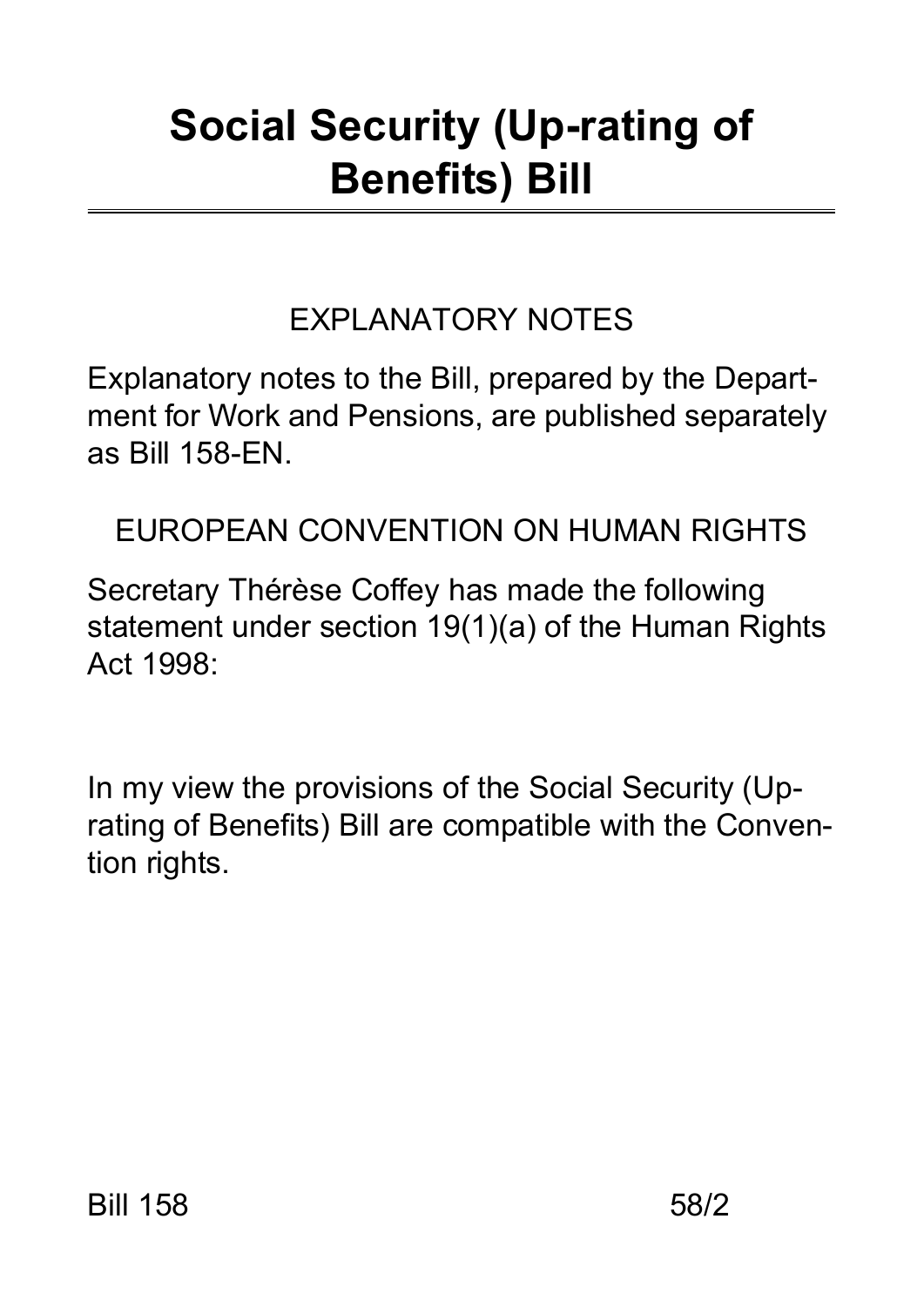## **Social Security (Up-rating of Benefits) Bill**

## **CONTENTS**

- 1 Up-rating of state pension and certain other benefits following review in tax year 2021-22
- 2 Extent, commencement and short title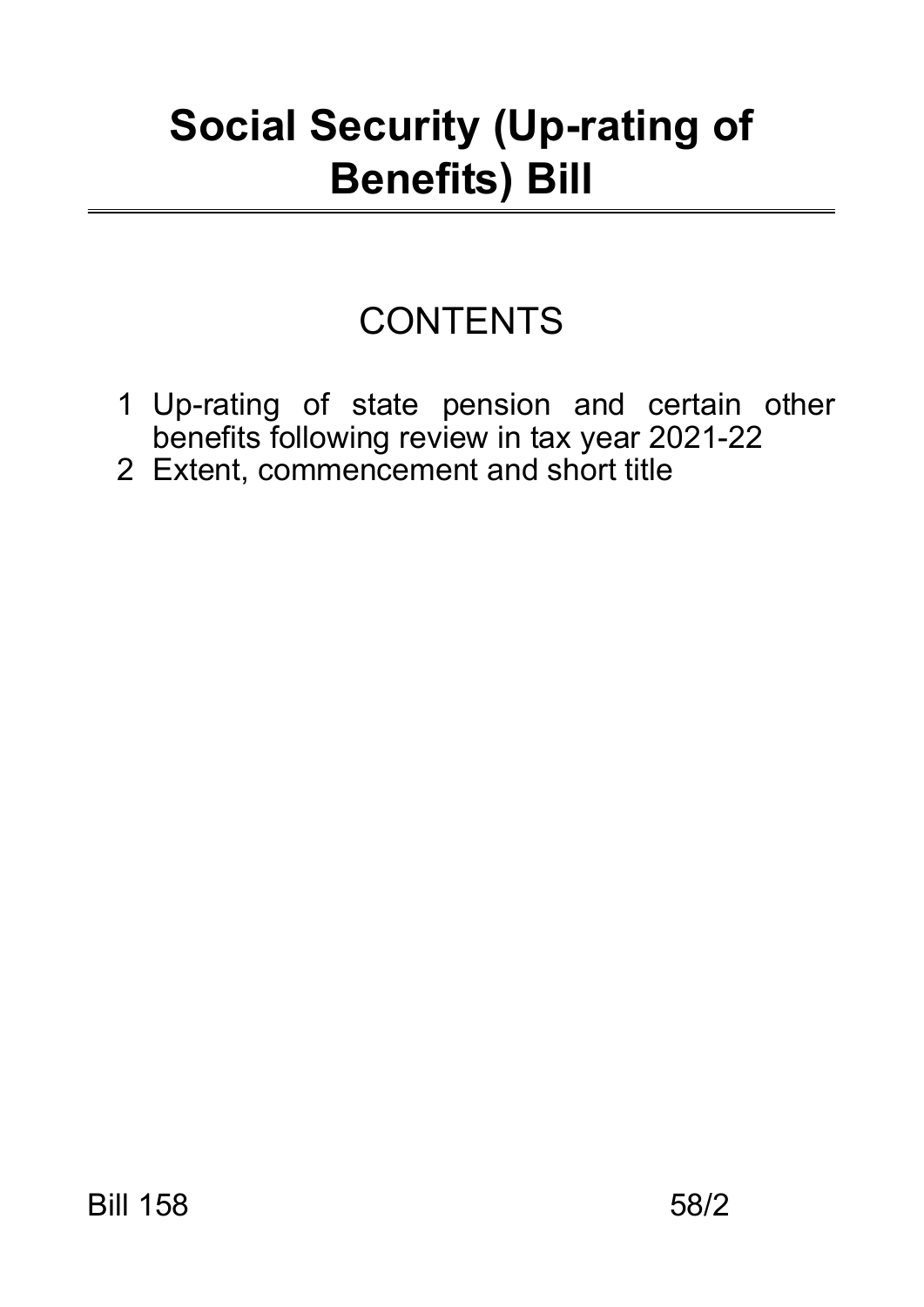## A **BILL** TO

Make provision relating to the up-rating of certain social security benefits payable in the tax year 2022- 23.

E IT ENACTED by the Queen's most Excellent B<sup>E</sup> IT ENACTED by the Queen's most Excellent<br>Majesty, by and with the advice and consent of the Lords Spiritual and Temporal, and Commons, in this present Parliament assembled, and by the authority of the same, as follows:—

#### **1 Up-rating of state pension and certain other benefits following review in tax year 2021-22**

(1) In relation to the tax year ending with 5 April 2022, the amounts referred to in subsection (1) of section 150A of the Social Security Administration Act 1992 (annual up-rating of basic pension etc and standard minimum guarantee) are to be reviewed as if that subsection required a review by reference to the general level of prices obtaining in Great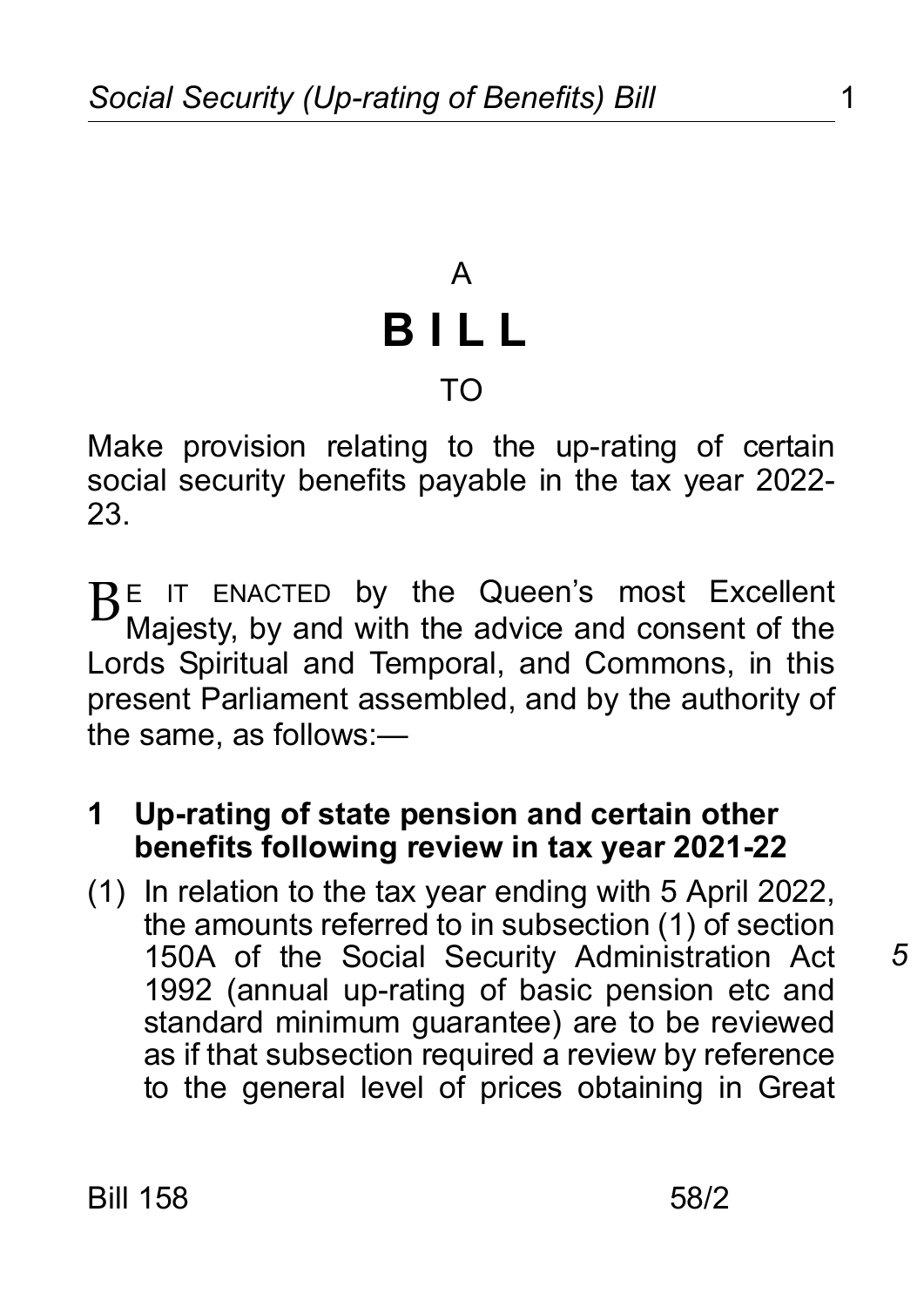*5*

*10*

Britain (instead of the general level of earnings obtaining in Great Britain).

- (2) In relation to the tax year ending with 5 April 2022, the other provisions of section 150A of that Act are to have effect as if—
	- (a) in subsection (2)—
		- (i) at the beginning there were inserted "Subject to subsection (2A),";
		- (ii) for "earnings", in both places it occurs, there were substituted "prices";
	- (b) after subsection (2) there were inserted—
		- "(2A) Where it appears to the Secretary of State that—
			- (a) the percentage by which the general level of prices is greater at the end of the period under review than it was at the beginning of that period is less than 2.5%, or *15*
			- (b) the general level of prices is no greater at the end of that period than it was at the beginning of that period, *20*

the Secretary of State must lay before Parliament the draft of an order which increases each of the amounts referred to in subsection (1) above by a percentage not less than 2.5%. *25*

(2B) In relation to those cases where provision in respect of the amounts referred to in subsection (1)(c) above is within the legislative competence of the Scottish *30*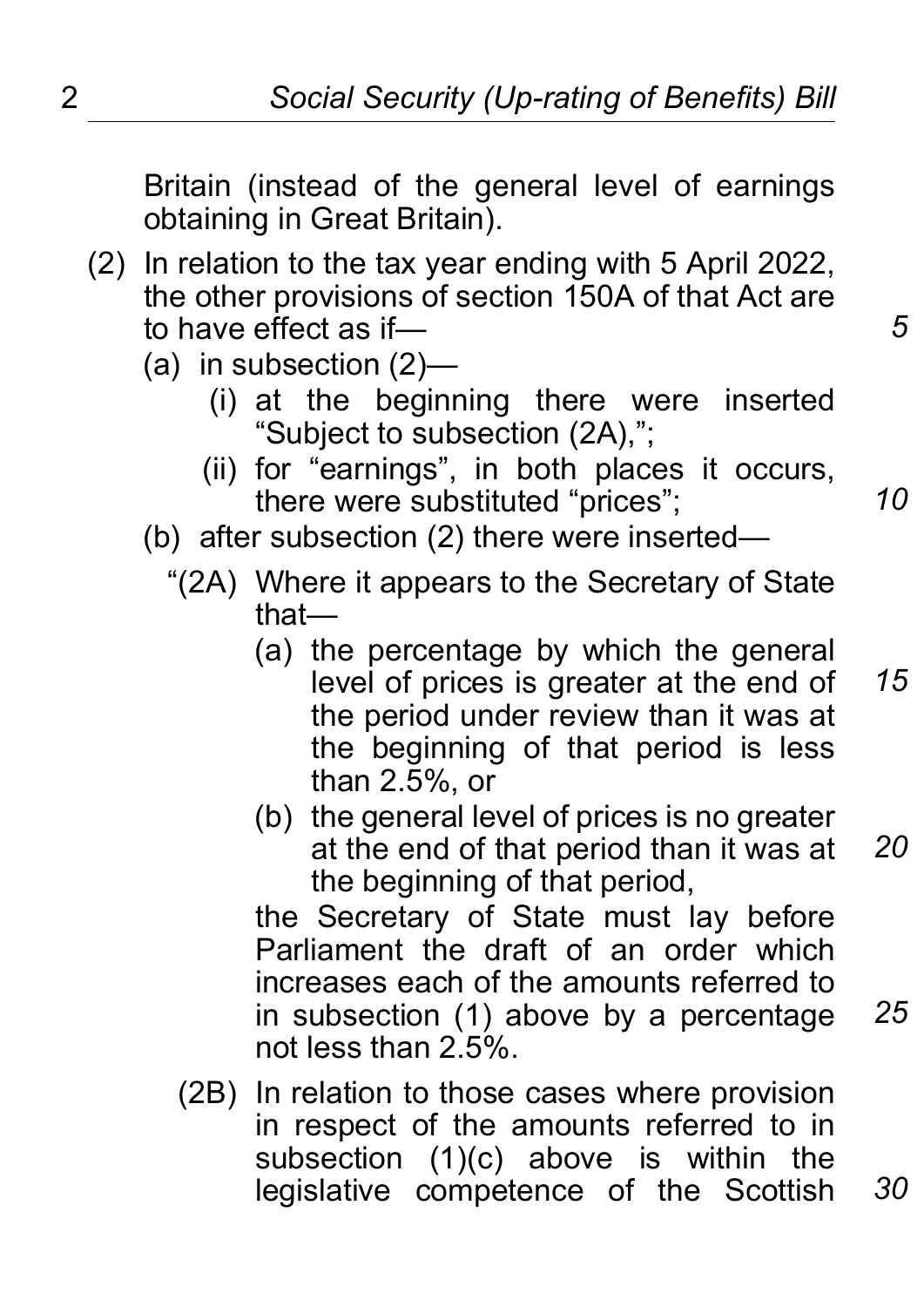Parliament, subsection (2A) has effect as if—

- (a) a reference to the Secretary of State were a reference to the Scottish Ministers, and
- (b) the reference to Parliament were a reference to the Scottish Parliament.";
- (c) subsection (3) were omitted;
- (d) in subsection (4), after "(2)" there were inserted "or (2A)";
- (e) in subsection (8), for "earnings" there were substituted "prices".

#### **2 Extent, commencement and short title**

- (1) This Act extends to England and Wales and Scotland only.
- (2) This Act comes into force on the day on which it is passed.
- (3) This Act may be cited as the Social Security (Uprating of Benefits) Act 2021.

*15*

*5*

*10*